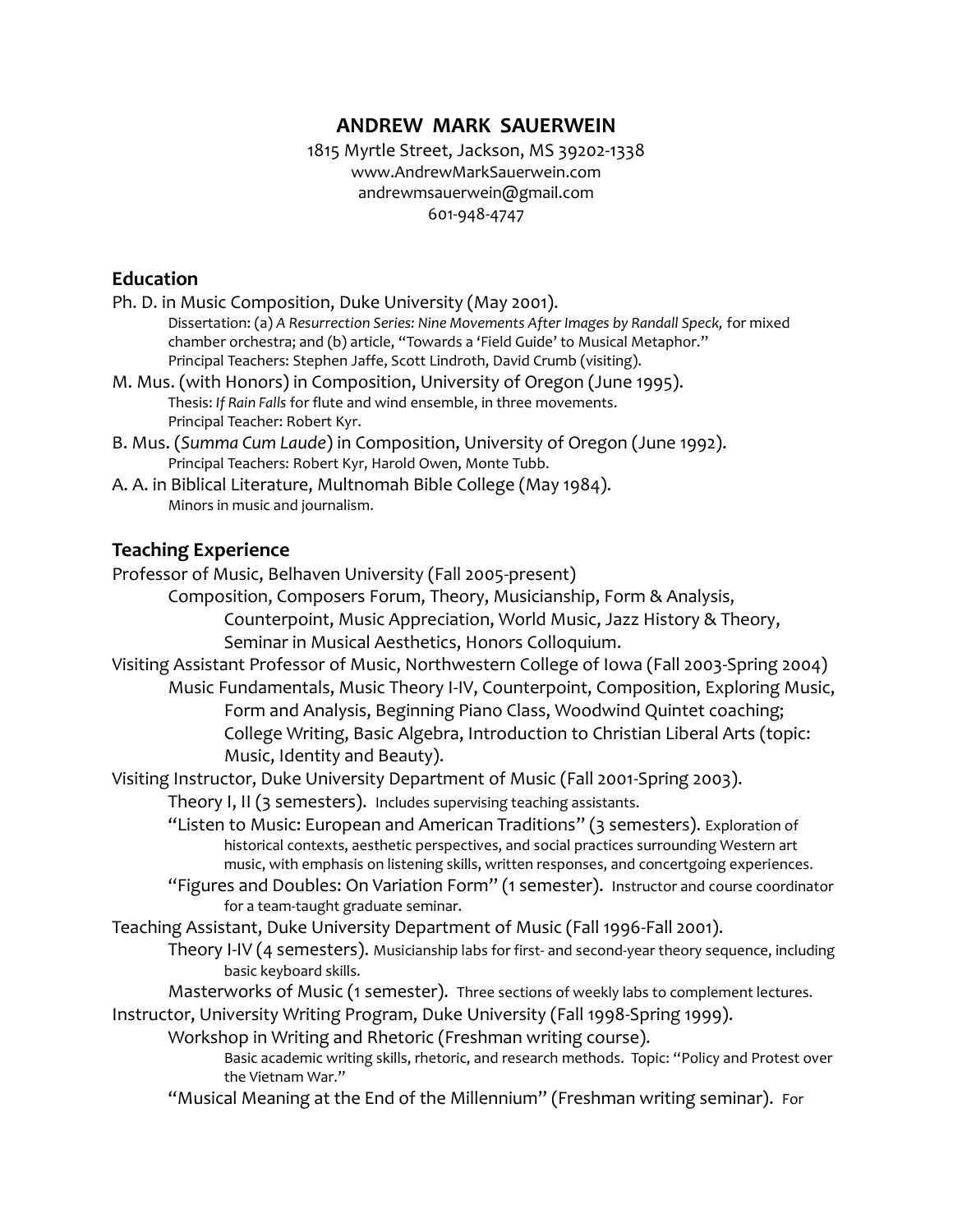nonmajors. Exploration of aesthetic, social and cultural practices surrounding Western art music composed since 1985 through case studies, guided listening and concert experiences, journal- and essay-writing, and presentations by guest composers.

Graduate Teaching Fellow, University of Oregon School of Music (Fall 1993-Spring 1995). Music Theory I and Aural Skills I. Weekly lab sections to complement lectures.

## **Catalog of Compositions** (with representative performances) Orchestra/Wind Ensemble *Out of Psalm 63* for string orchestra. 7/17. BU Orchestra concert. 11/9/18. *Psalm 29* for orchestra with chorus. 1/10. BU Orchestra concert. 4/24/10. *The Landing* for strings (arr. from the original vocal work). 7/09. BU String Orchestra concert. 11/09. Senzoku Conservatory, Tokyo, Japan. 5/10. Missippi Symphony Orchestra, Chamber III concert. 3/8/11. *A Resurrection Series*, nine movements for chamber orchestra.Ph. D. dissertation. 2/01. Duke University Composers Concert. 1/19/02. BU Faculty Concert. 3/11/08. *If Rain Falls* for flute and wind ensemble, in three movements. Master's thesis. 5/95. Oregon Wind Ensemble. II, 5/22/95. Oregon Wind Ensemble reading. 6/95. Duke University Wind Ensemble. II+III, 2/20/97. CFAMC national conference concert. II, 9/99. *Etude* for orchestra. 5/92. University of Oregon Symphony Orchestra reading. 6/92. *Iconifer* for orchestra. 5/91. University of Oregon Symphony Orchestra reading. 5/91. *Recessive Dance* for orchestra. 2/91. University of Oregon Symphony Orchestra reading. 3/91. Chamber/Instrumental *A Still Point* for violin and piano. 6/17.

BU Senior Recital: Miranda Kunk, violin. 2/10/18.

Chaminade Club. 4/18/18.

BU Student Composers Concert XX. 4/23/18.

```
Advent: Flocks by Night, structured improvisation for unspecified ensemble. 10/16.
BU Student Composers Concert XVII. 11/16.
```
*Sour Blue Samba* for vibraphone, bass, and drumset. 6/15.

*Sakharoviana* for violin, piano, and mixed percussion. 9/12.

Isotone Concert Series, Oakridge TN. 10/27/12, 1/19/13.

BU Faculty Concert. 2/28/15.

- *World's Rim* for guitar ensemble. 10/05.
	- BU Guitar Ensemble. Four performances, 11-12/05.
- *Mostly St. Columba*, for soprano, flute, and cello. 9/03.

Thea G. Korver Art Building dedication, Northwestern College of IA. 10/10/03.

## *Meditation on a Mystery*, for woodwind quintet. 12/01.

Worship services, Blacknall Memorial Presbyterian Church. 12/23/01.

Christmas Vespers, Northwestern College of IA. 12/6/03, 12/7/03.

Chamber music concert, Northwestern College of Iowa. 12/11/03, 12/10/04.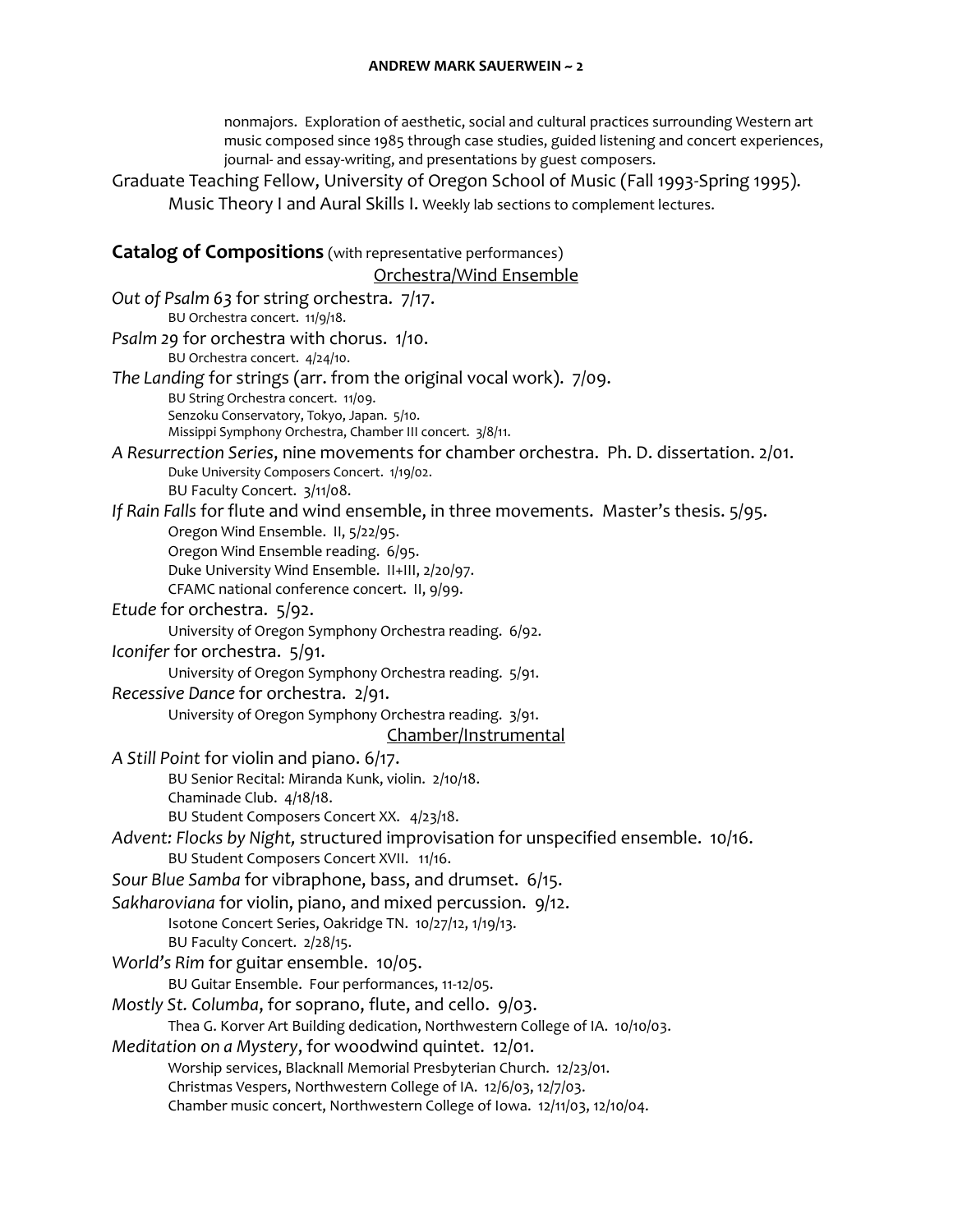#### **ANDREW MARK SAUERWEIN ~ 3**

*String Quartet #2,* in three movements. 3/99. MSO String Quartet, Belhaven Chamber Music Series concert. II, 11/1/05. Ciompi Quartet, Duke University Graduate Composers Concerts. I, 5/98; II-III, 5/99. *Beach Spring Sketch* for flute, oboe, bassoon, and piano (arrangement). 2/99. Worship service, Blacknall Memorial Presbyterian Church. 6/00. *O Waly Waly* for flute, oboe, and piano (arrangement). 10/98. Worship services, Blacknall Memorial Presbyterian Church. 10/98, Spring '00, 5/03. Weddings (2), Spring 2003. Fall Convocation, Northwestern College. 8/03. Chapel, Belhaven University. Spring 2007. Worship services, Redeemer Church. Spring 2007. Belhaven Connections performances in Trujillo and Cajamarca, Peru. 5/07. *Sextet (Contemporary Obsolescence)* for flute, trumpet, bassoon, cello, piano, and harpsichord. 11/96. Duke University Graduate Composers Concert. 3/1/98. *Bananagram* for flute, viola, and harp. 11/94. Vanguard Workshop Series reading by the Debussy Trio. 11/24/94. *Mousetraps* for nine percussionists. 5/94. Oregon Percussion Ensemble reading, dir. Jeffrey Kaye. 5/94. Master's Recital, University of Oregon. Oregon Percussion Ensemble. 2/4/95. *Faith and Reason* for flute, clarinet, violin, viola, piano, and percussion. 3/94. Vanguard Workshop Series reading by Fear No Music (Portland, OR), dir. Jeffrey Payne. 5/94. Master's Recital, University of Oregon. 2/4/95. *String Quartet* in three movements. 4/93. Alexander Quartet (San Francisco), University of Oregon Chamber Music Series concert. 2/95. *YATS* (*Yet Another Trio Study)* for flute, viola, and harp. 11/92. Vanguard Workshop Series reading by the Debussy Trio. 11/92. *A Musing* for string quartet. 1/92. Vanguard Workshop Series reading by the Lydian String Quartet. 2/92. *(The Unannounced Arrival of the Princess to) Dancing Paupers* for violin, clarinet, and piano. 11/91. Vanguard Workshop Series reading by Continuum (New York). 12/91. Oregon Composers Forum concert. 3/7/92. *Sonata* for tuba and piano. 2/91. Oregon Composers Forum concert. 5/9/91. Contemporary Music Ensemble concert. 5/13/91. Bachelor's Recital, University of Oregon. 3/7/92. BU Faculty Concert. 2/16. Faculty Tuba Recital, Jackson State University. 3/16. *Jeremy's Buttons* for violin and marimba. 1/91. Vanguard Workshop Series reading. 3/91. Oregon Composers Forum concert. 1/92. Bachelor's Recital, University of Oregon. 3/7/92. *A Stubborn Calm* for flute, viola, and harp. 11/90. Vanguard Workshop Series reading. 12/90. Solo Instrumental *Pursuit* for piano. 1/19. BU Faculty Concert. 2/22/19. BU Faculty Showcase. 3/1/19.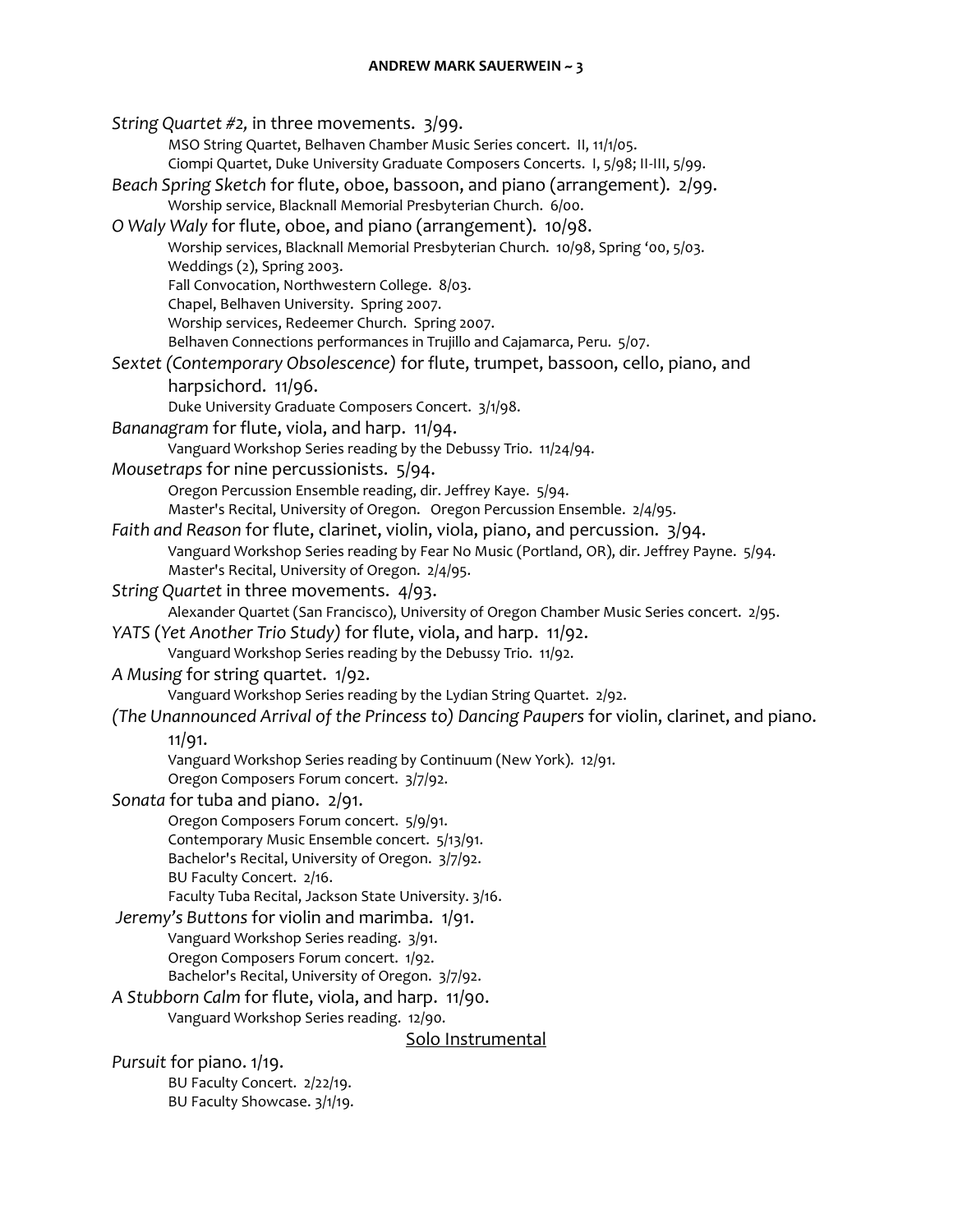*Chorale Prelude: Jesus Lives, and So Shall I* for organ*. 6/17. For Joel, With Love* for piano. 3/17. Memorial service, 3/13/17. *After Wonder* for piano. 5/16. *Ciaccona Enigmata* for marimba. 11/15. BU Faculty Concert. 2/16. CFAMC National Conference. 10/16. Faculty Recitals, Jackson State University. 3/17, 4/18. Faculty Recital, Millsaps College. 5/2/18. *Kibō,* for violin, in three movements. 5/15. BU Faculty Recitals. 2/16 [all]; 2/25/17 [I only]. LSU New Music Ensemble. 11/16/17, 3/4/18. New Music Jackson Festival. 2/10/18. Living Composers Concert, Campbell University. 3/14/19. *Tower* for piano. 5/14. BU Faculty Concert. 2/28/15. *Chorale Prelude: Ah, Holy Jesus* for organ. 8/13. *Sakharov Song* for piano. 4/13. CFAMC National Conference. 10/25/13. BU Faculty Concert. 2/28/15. *Chorale Prelude: O Sacred Head* for organ. 3/13. BU Organ Recital, 5/13. *Coffee Stain* for piano. 12/10. BU Faculty Concert. 2/28/15. *Playrude* for piano. 9/10. BU Faculty Concert. 2/28/15. *Amazing Grace* for solo viola. 2/10. *Near Love and Sleep* for piano. 4/02. BU Faculty Concert. 11/1/05. *For Hannah* for solo flute. 12/00. Worship services, Blacknall Memorial Presbyterian Church. 10/01. Chamber Music Series concert, Belhaven University. 1/16/07. *Dreams of Swans* for piano solo. 5/00. BU Faculty Concert. 2/28/15. *A Darkened Glass: Five Odd Movements for Solo Cello*. 2/96. Duke University Graduate Composers Concert. 4/96. *Cascade Fantasias* (3) for viola solo. 3/94. Oregon Composers Forum concert. 5/94. Master's Recital, University of Oregon. 2/4/95. *Seven Relativistic Etudes* for piano. 12/93. Oregon Composers Forum concert. 3/7/94. College Music Society Regional Meeting. 4/9/94. Master's Recital, University of Oregon. 2/4/95. Seventh Species Concert. 4/22/95. BU Faculty Concerts. 11/1/05, 1/16/07. The Chaminade Club, Jackson MS. 2/21/07. *Insipid Digressions* (I - IV) for piano. 9/92. Oregon Composers Forum. 1/19/92. BU Faculty concert. 2/28/15.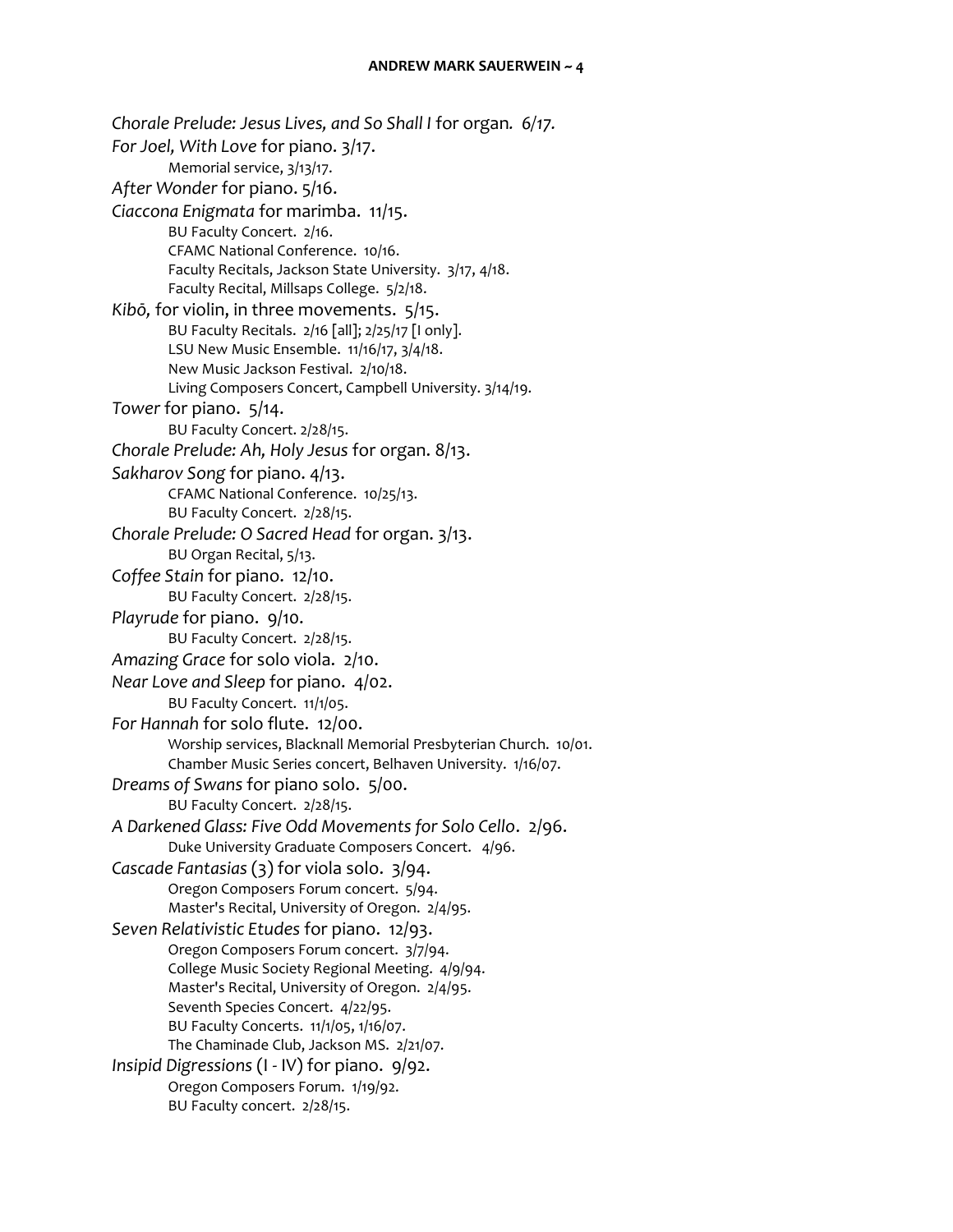*For Margo* for piano. 10/91. Oregon Composers Forum. 1/19/92. BU Faculty concert. 2/28/15. *Much Too Much to Mention* for piano. 3/91. Vanguard Workshop Series reading. 4/91. Bachelor's Recital, University of Oregon. 3/7/92. *Snow Music* for piano. 3/89. Oregon Composers Forum concert. 12/3/90. Bachelor's Recital, University of Oregon. 3/7/92. BU Faculty Concert. 2/28/15. ACF "Composers Night Out." 5/14/15. Vocal/Choral *Charlie Hartsfield* for soprano and piano. 12/17. BU Senior Recital: Madeline Jolley, soprano. 4/14/18. BU Student Composers Concert XX. 4/23/18. Madeline Jolley Recital, Covenant Presbyterian Church. 5/2/18. BU Baccalaureate Service. 5/11/18. Worship Service, Covenant Presbyterian Church. 5/13/18. *Sleep Songs* (5), for soprano and piano. 1/17. BU Faculty Concert. 2/17 [3 songs]. Roberta Duhs Masters Recital. 3/31/17. Chaminade Club Concert. 4/17 [3 songs]. New Music Jackson Festival. 2/8/19. BU Faculty Concert. 2/22/19. *In the Interim,* for soprano and jazz combo. 5/16. CFAMC national conference. 10/16. *Seven "O" Antiphons* for worship leader, congregation, and instruments. 11/06. BU Faculty Concert. 1/16/07. *Psalm 29* for choir (SATB), piano, flute, clarinet, trumpet, and horn. 8/04. Forging Links conference, Blacknall Memorial Presbyterian Church, dir. Dave Stuntz. 9/19/04. *Palm Sunday* for choir (SATB), piano, and two trumpets. 2/04. Trinity Reformed Church choir, dir. Greg Scheer. 4/04. *Donne on Good Friday* for choir (SATB) and piano. 3/02. Blacknall Memorial Presbyterian Church choir, dir D. Stuntz. 4/02. *Psalm 46* for choir SATB *a cappella*. Text in Hebrew. 4/00, rev. 8/16. North Carolina/Israel Chorale, dir. Dave Stuntz. Durham NC, 6/26/00. Six perf. In Israel, Summer 2000. *From Jeremiah* for choir (SATB) and piano. 7/99. Durham Choral Society reading. 4/00. *The Lord in the Manger,* a carol for SATB voices. 6/99. Service of Lessons and Carols, Blacknall Memorial Presybeterian Church. 12/99, 12/10, etc. BU Singing Christmas Tree, annually since 12/07. Church services in various states (NC, CO, MI). Since 2008. *Lord God the Holy Ghost* for chamber choir (SATB) and piano. 5/97. Service, Blacknall Memorial Presbyterian Church. 5/97, 5/99, 6/01. Service, Church in Grand Rapids, MI. 5/13(?). *An Easter Reflection* for soprano, 2 oboes, clarinet, bassoon, choir (SATB) and piano. 3/97. Blacknall Memorial Presbyterian Church choir. 4/97. *Five Stevenson Songs* for soprano and piano. 3/97. Duke University Graduate Composers Concert. 4/5/97.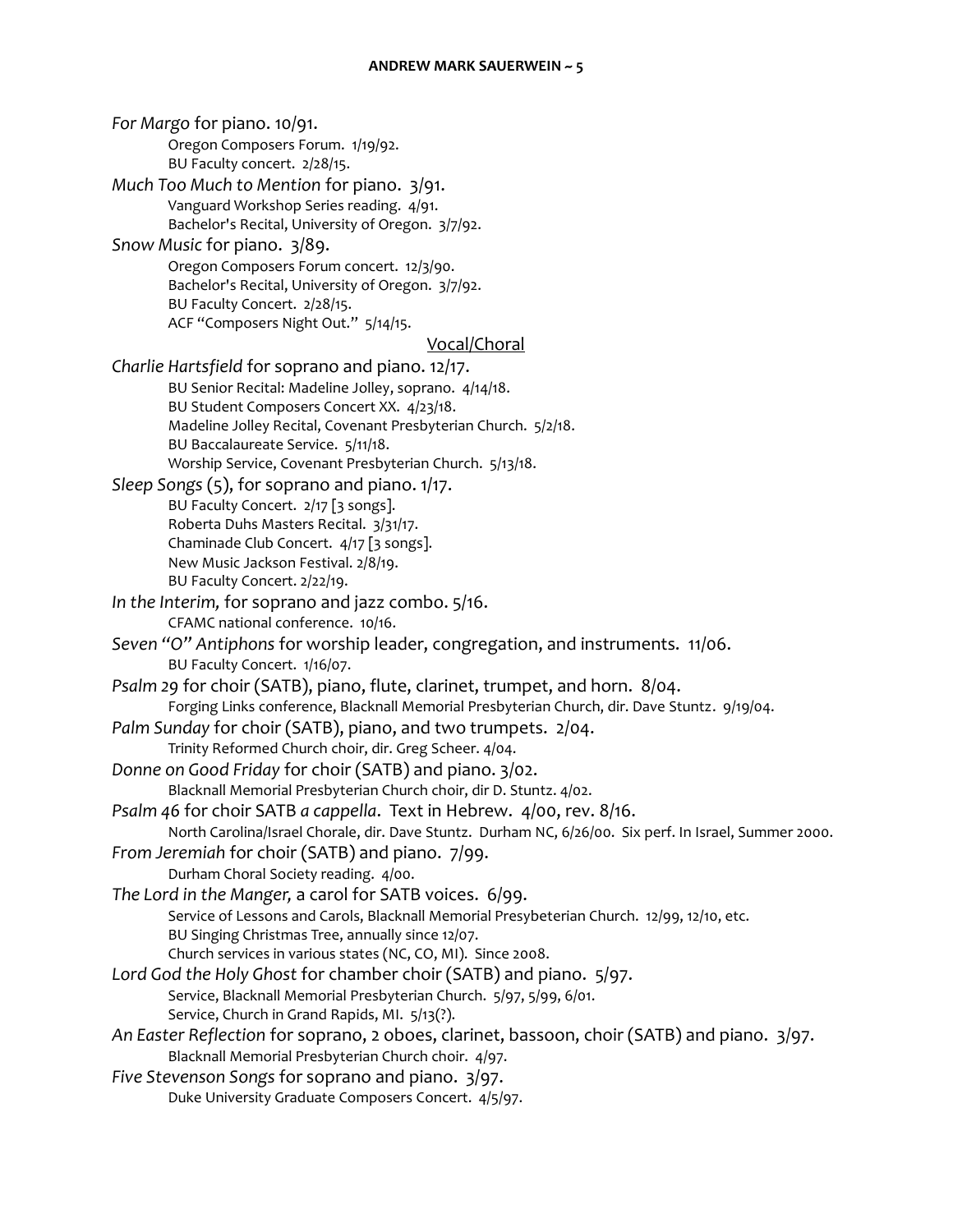#### **ANDREW MARK SAUERWEIN ~ 6**

Recital: Angela Case, Soprano. 4/15/97. CFAMC Southeast Regional Conference. 2/01. BU Faculty Concert. 1/16/07.

*The Landing* for four voices (SATB) or chamber choir *a cappella*. 7/96. [withdrawn] Oregon Bach Festival Composers Symposium. Andy Sauerwein, conductor. 7/5/96. Duke University Graduate Composers concert. Andy Sauerwein, conductor. 11/23/96.

## *Sleepers Awake* for SAB chamber choir. 4/94.

Collegium Musicum concert, University of Oregon. 5/17/94.

### *How* for soprano and piano. 10/93.

Vanguard Workshop Series reading by Cheryl Marshall, soprano. 1/94. Oregon Composers Forum concert. 2/1/94.

"music and {con}text" symposium concert, Duke University. 3/2/96.

### *What* for soprano and piano. 3/92.

Vanguard Workshop Series reading by Susan Narucki, soprano. 4/92. Oregon Composers Forum concert. 2/1/94.

"music and {con}text" symposium concert, Duke University. 3/2/96.

*The Beachcomber Walks* for soprano, piano, and vibraphone. 6/90.

Oregon Composers Forum concert. 3/3/91. Bachelor's Recital, University of Oregon. 3/7/92.

#### Opera/Theatre

*Ecclesiastes,* musical design and collaborative improvisation in Joseph Frost's adaptation of a new translation by Daniel Fredericks. 9/08.

Belhaven University Theatre Production: five performances, 9/08.

*Now We Rest* for soprano, piano, flute, and violin: incidental music for Chekhov's *Uncle Vanya*.

Belhaven University Theatre Production, dir. Joseph Frost. Nine performances, 4/06.

*Weaving, Sirens,* and *Reunion*: Incidental music for T. M. Camp's adaptation of *The Odyssey*, for saxophone quartet (*Sirens* incl. women's chorus). 10/04. Northwestern College Theatre Production. Six performances, 11-12/04.

BU Faculty Concert. 11/1/05.

*Magic Lament, Magic Lullaby,* and other incidental music for Shelley Houston's *True Magic,* for choir, soloists, flute, viola, and cello. 1/95.

Cascade Presbyterian Church theatre production (Eugene, OR). 4/8/95.

## Ballet/Dance

- *Wings of Intervention*: electronic recomposition of String Quartet #2/ii to accompany choreography by Rachael Fritsch and Katie Torner. 11/11. BU Dance Choreography class presentation, 12/5/11.
- *Unseen:* Collaborative improvisation co-designed with Krista Bower, choreographer. 10/07. BU Community Dance Concert. 10/07.
- *Transfigurations* for six winds and dancers. Choreography by Margo Van Ummerson. 2/92. Performance for music/dance workshop, University of Oregon. 3/31/92.

## **Electroacoustic**

*Dumbing Down: The Unquestioned Answer* for prerecorded electronics. 3/95. Oregon Composers Forum concert. 4/30/95.

*Three-Phrase Phase* for prerecorded electronics. 3/93. Electronic Music Concert, University of Oregon. 4/27/93. Master's Recital, University of Oregon. 2/4/95. BU Faculty Concert. 2/06.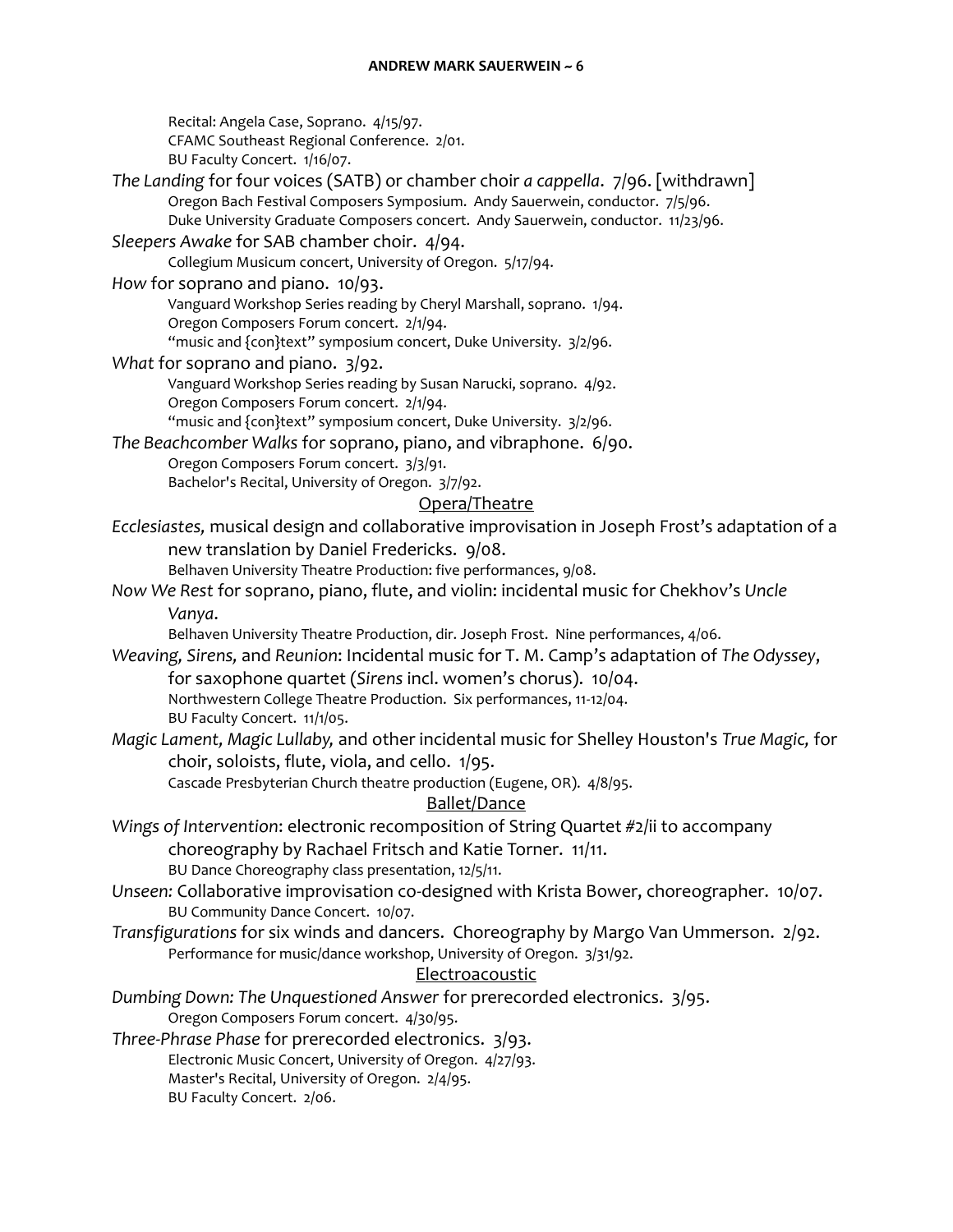*Angry Lullaby* for string bass and MIDI marimba with live electronics. 2/92. Vanguard Workshop Series reading. 2/92.

*Repose* for prerecorded electronics and sleeping bag. 6/91.

Oregon Composers Forum concert. 4/92.

UO Student Orientation concert. 5/92.

## Other/Non-Western

- *Lament for a Hollow Shell* for violin, brake drums and Balinese gamelan. 4/94. Pacific Rim Gamelan. 6/94. Society of Composers, Inc., national conference. 4/95.
- *Leviathan* for harpsichord, brake drums and Balinese gamelan. 2/93. Pacific Rim Gamelan. 2/16/93.
- *Layers and Modulations* for Balinese gamelan, brake drums, and assorted bells. 9/91. Pacific Rim Gamelan. Four performances: 12/91, 2/1/92, 3/7/92, 4/92.

## **Presentations and Workshops**

- "In Pursuit of Radical Music-Making," Mississippi Humanities Council Presentation (2/19/19). "Cultivating Culture," 14-week Sunday-school series on creative activity, co-taught with writer Paul Rankin (Redeemer Church PCA, Jackson MS, Spring 2018).
- "In Pursuit of Faithful Presence," presented at the Christian Fellowship of Art Music Composers national conference (Fresno Pacific University, Oct. 2017).
- "Honoring the Creator with Our Creativity," 14-week Sunday-school series on creative activity, co-taught with writer Paul Rankin and visual artist Jacob Rowan (Redeemer Church PCA, Jackson MS, Fall 2015).
- Excerpts from *Ecclesiastes* (music/theatre collaboration) presented at the Christian Fellowship of Art Music Composers national conference (Indiana Wesleyan University, Oct. 2008).
- "Thoughts after *A Resurrection Series*," a presentation delivered to the Christian Fellowship of Art Music Composers national conference (Feb. 2002).
- Panelist, Calvin Symposium on Worship and the Arts: "Composing Music for Worship" (Calvin College, Jan. 2002). *Lord God, the Holy Ghost* performed during the panel session.
- "Composing at the Piano," a presentation to the Cary Area Piano Teacher's Association, Cary, NC (Jan. 2002).
- Participant, Oregon Bach Festival Composers Symposium (June 1994). Arvo Pärt, composer-inresidence.
- Internship, Ernst Bloch Music Festival, Newport, OR (July 1992). Participated in administration of concert series and composers symposium. Greg Steinke, symposium director; Chinary Ung, composerin-residence.
- Participant, composition/choreography workshop led by composer Ellen Spokane (Oct. 1991). Week-long workshop, Univesity of Oregon.

# **Honors and Awards**

Humanities Teacher Award, Mississippi Humanities Council (2019).

Artist Fellowship, Mississippi Arts Council (2013-14).

Mary Duke Biddle Composition Fellow, Duke University (Sept. 1995 - May 2001).

Winner, University of Oregon Chamber Music Series Composition Competition (Dec. 1994).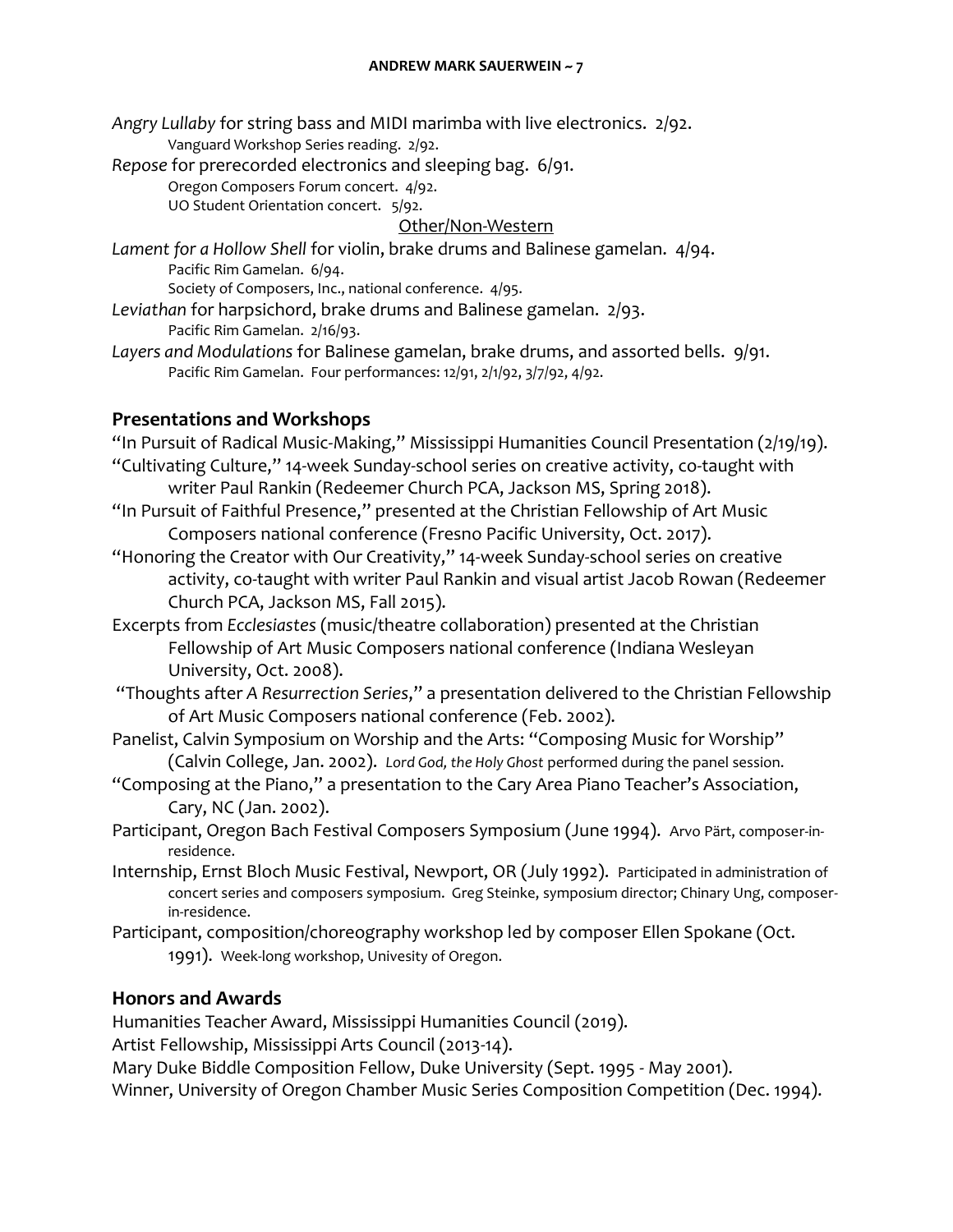String Quartet (No. 1) performed by the Alexander Quartet on the UO Chamber Music Series.

Arts in Oregon Council scholarship for internship at the Ernst Bloch Music Festival, Newport, OR (June 1992).

Ruth Lorraine Close Awards (4) in composition, University of Oregon (1989-92).

# **Professional Service**

Reader, AP Music Theory exams (annually since 2008). Founding Member, New Music Jackson (Annual Festivals since 2018) Faculty Advisor, BU New Music Society (est. Aug. 2017). Founding Member, Redeemer Community Arts (4/17). Judge, NFMC Regional Junior Composer Competition (3/17, 3/18). Judge, NFMC State Junior Composer Competition (3/15). Team Leader, Belhaven Connections in Tokyo (2-week Music Missions Trip, 5/10). Adjudicator for the Mississippi Arts Commission's Performing Arts Roster and Fellowship Grants (annually,  $4/07 - 4/11$ ). Co-Director and presenter, "Forging Links: Composers and Community, the Composition of Worship" (4/04). Jointly sponsored by CFAMC; Arts Ministry, Inc. (Chapel Hill, NC); and Blacknall Memorial Presbyterian Church. Adjudicator, Cary Area Piano Teachers Association annual piano composition contest, Cary, NC (3/01, 3/02).

Christian Fellowship of Art Music Composers (www.cfamc.org): President, 2011-16; Secretary of the Board, 2007-10; Board member since 1/02.

# **References**

Mr. Stephen Jaffe

Mary DBT and James H. Semans Professor of Music Composition. Duke University Box 90665, Durham, NC 27708

919-660-3317; sjaffe@duke.edu

Dr. Robert Kyr

Chair, Department of Composition, University of Oregon School of Music and Dance 1225 University of Oregon, Eugene, OR 97403-1225

541-346-3766; rkyr@oregon.uoregon.edu

# Rev. Elbert McGowan

Pastor, Redeemer Church, PCA

640 E. Northside Drive, Jackson, MS 39206

601-362-9987; office@redeemerjackson.com

# Dr. Stephen Sachs

Professor of Music and Department Chair, Belhaven University

1500 Peachtree St., Jackson, MS 39202

601-974-6470; ssachs@belhaven.edu

# Mr. David C. Stuntz

Music Director, Blacknall Memorial Presbyterian Church 1902 Perry Street, Durham, NC 27705 919-286-5586; dstuntz@blacknallpres.org